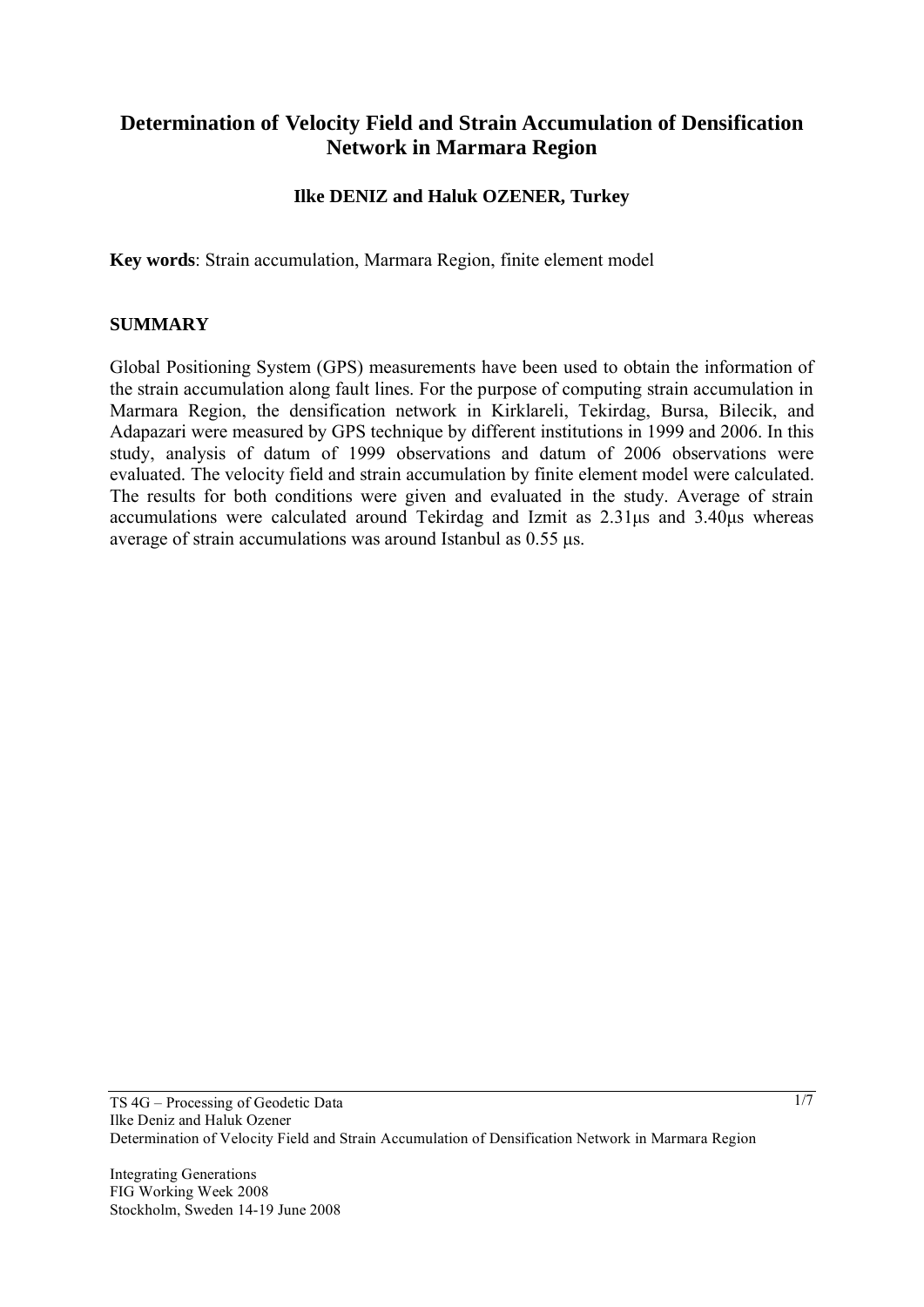# **Determination of Velocity Field and Strain Accumulation of Densification Network in Marmara Region**

## **Ilke DENIZ and Haluk OZENER, Turkey**

## **1. INTRODUCTION**

After the 1999 earthquakes, to eliminate effects of earthquake Turkish National Fundamental GPS Network (TNFGN) and Turkish National Vertical Control Network (TNVCN) were renovated. Thus, horizontal and vertical displacements which were formed during the earthquakes were determined and modeling the effects of earthquake was studied.

Densification of points tied to fundamental vertical and horizontal networks was also performed in this region. Istanbul GPS Triangulation Network (IGTN) and Marmara Earthquake Region Information System (MERLIS) including cities like Izmit, Adapazari and Yalova were formed.

Test network of Continuously Operating Reference Stations (CORS-TR) were established from some of the network points mentioned above as a national continuous GPS stations network in 2006 (CORS-TR, 2006). GPS measurements and adjustments of the test network were done by enterprises such as TOPCON, TRIMBLE, and LEICA.

The aims of this study are to evaluate the coordinate differences between the initial coordinates of the stations in test network (reduced to 2000.45 epochs) and average of adjusted coordinates which were calculated by three enterprises (reduced to 2006.60 epochs) and to determine strain accumulation in Marmara Region after the earthquakes.

### **2. TEST NETWORK AND OBSERVATIONS**

Points of test networks were chosen from TNFGN, MERLIS and IGTN networks in Marmara Region. TNFGN, MERLIS and IGTN networks were tied to TNFGN which was tied to IGS network in ITRF96 datum. Test network was also tied to IGS network in ITRF2000 datum. Therefore, test networks had different datum for each epoch. The displacement vectors between 2000.45 epoch and 2006.60 epoch in test network were given in Figure 1.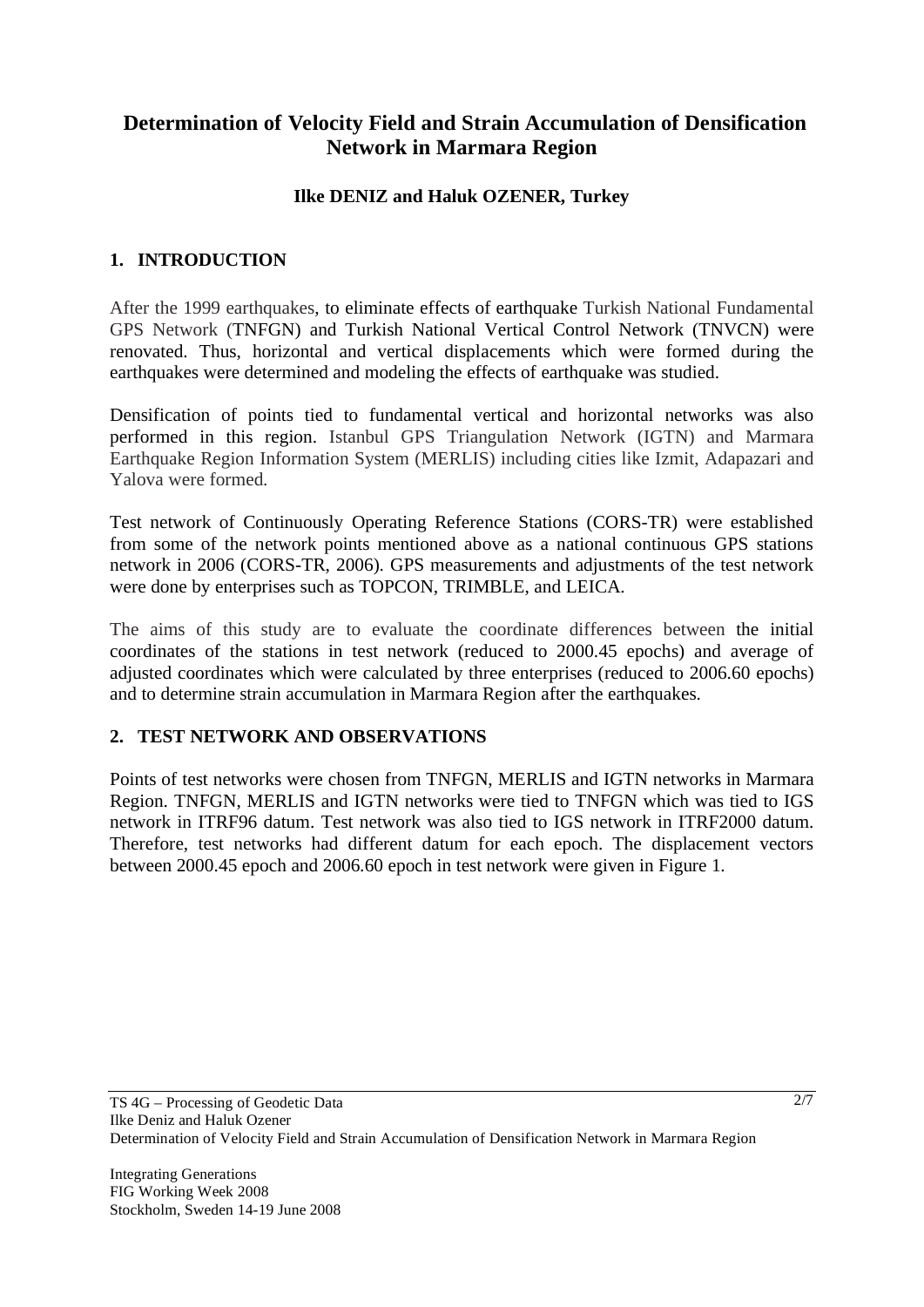

**Figure 1**. The displacement vectors between 2000.45 epoch and 2006.60 epoch in test network

#### **3. DETERMINATION OF EFFECTS OF DATUM AND STRAIN ACCUMULATION**

#### **3.1 Determination of effects of datum**

The coordinates of two epochs by using different IGS stations and different datum (ITRF96, ITRF2000) had an effect on coordinate differences was examined. TNFGN, MERLIS and IGTN networks were tied to TNFGN which was tied to IGS network using ONSA, MADR, WTZR, MATE, ANKR, ZWEN, KIT3, NICO and BAHR points. CORS-TR network was also tied to IGS network using ANKR, TUBI, DRAG, NOT1, SOFI, BUCU and MATE points. IGS stations of TNFGN were in ITRF96 datum, whereas IGS stations of CORS-TR were in ITRF2000 datum. By applying Helmert transformation between the coordinates of ITRF96 and ITRF2000 of IGS stations which made up datum of two networks, whether or not there were any significant scale changes and rotation were examined. Transformation parameters of each network were given in Table 1.

3/7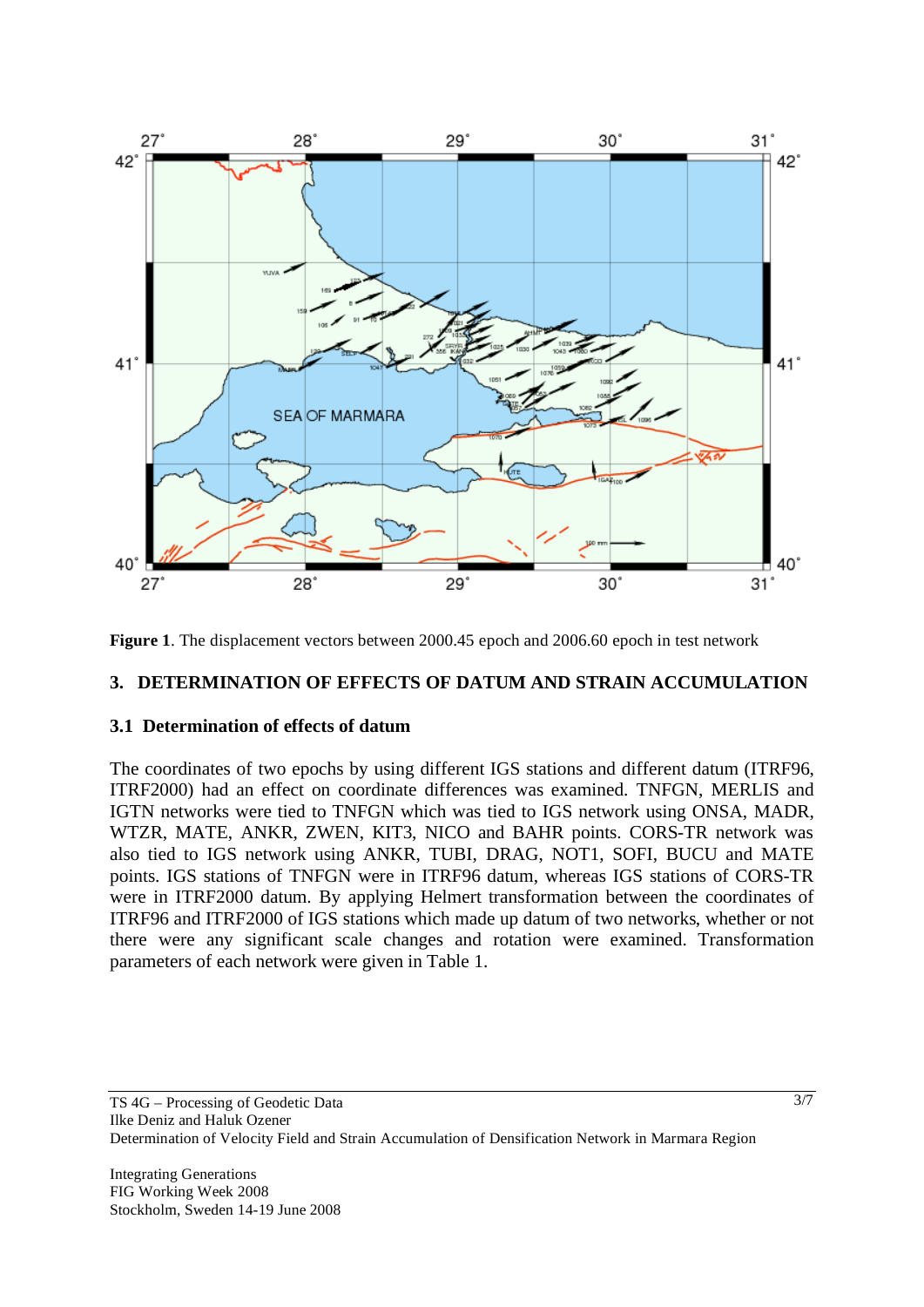|                  | <b>TNFGN</b><br>CORS-TR               |                                       |  |  |
|------------------|---------------------------------------|---------------------------------------|--|--|
| Scale            | $1.000000001 \pm 0.0000000006$        | $1.000000190 \pm 0.0000000270$        |  |  |
| Rotation about X | $-0^{\circ}00'00.00046" \pm 0.00014"$ | $-0^{\circ}00'00.01077" \pm 0.01260"$ |  |  |
| Rotation about Y | $0^{\circ}00'00.00027" \pm 0.00021"$  | $0^{\circ}00'00.00089" \pm 0.02874"$  |  |  |
| Rotation about Z | $-0^{\circ}00'00.00003" \pm 0.00015"$ | $-0^{\circ}00'00.00371" \pm 0.00597"$ |  |  |
| X translation    | $0.015 \pm 0.006$                     | $-0.639 \pm 0.613$                    |  |  |
| Y translation    | $0.019 \pm 0.004$                     | $-0.322 \pm 0.255$                    |  |  |
| Z translation    | $-0.022 \pm 0.005$                    | $-1.008 + 0.725$                      |  |  |

**Table 1**. Transformation Parameters of Each Network

The table indicated that there was a significant translation between datum of two epochs. The translation had an effect on coordinate differences.

### **3.2 Determination of strain accumulation**

The most appropriate way to determine strain parameters which were independent from datum is using ratio of baselines. Observations at two epochs are used for least square adjustment separately. Linear extension of a baseline in a network becomes;

$$
\varepsilon = \frac{S' - S}{\Delta t.S}
$$
 (4)

where S is original length,

S is deformed length

If time interval between two epochs,  $\Delta t$  is given, strain rate  $\varepsilon$  is found. However; if  $\Delta t$  isn't taken into account,  $\varepsilon$  will become strain accumulation.

Linear extension of the baseline which has t azimuth is

$$
\varepsilon = e_{xx} \cos^2 t + e_{xy} \sin 2t + e_{yy} \sin^2 t \tag{5}
$$

By using this general equation, parameters of strain tensor are calculated. Therefore, the network has to be constructed of triangles and strain tensor has to be calculated for each triangle (Denli, 1998). For each baseline of a triangle, three general equations are created. Thus,  $e_{xx}$ ,  $e_{xy}$ ,  $e_{yy}$  are found for time interval between 2000.45 and 2006.60 epochs. These parameters of strain tensor are the strain parameters of the point of equilibration of each triangle (Deniz, 1997).

Triangles for the network were constructed by using Delaunay triangulation method. Then strain tensor for each triangle was calculated.

4/7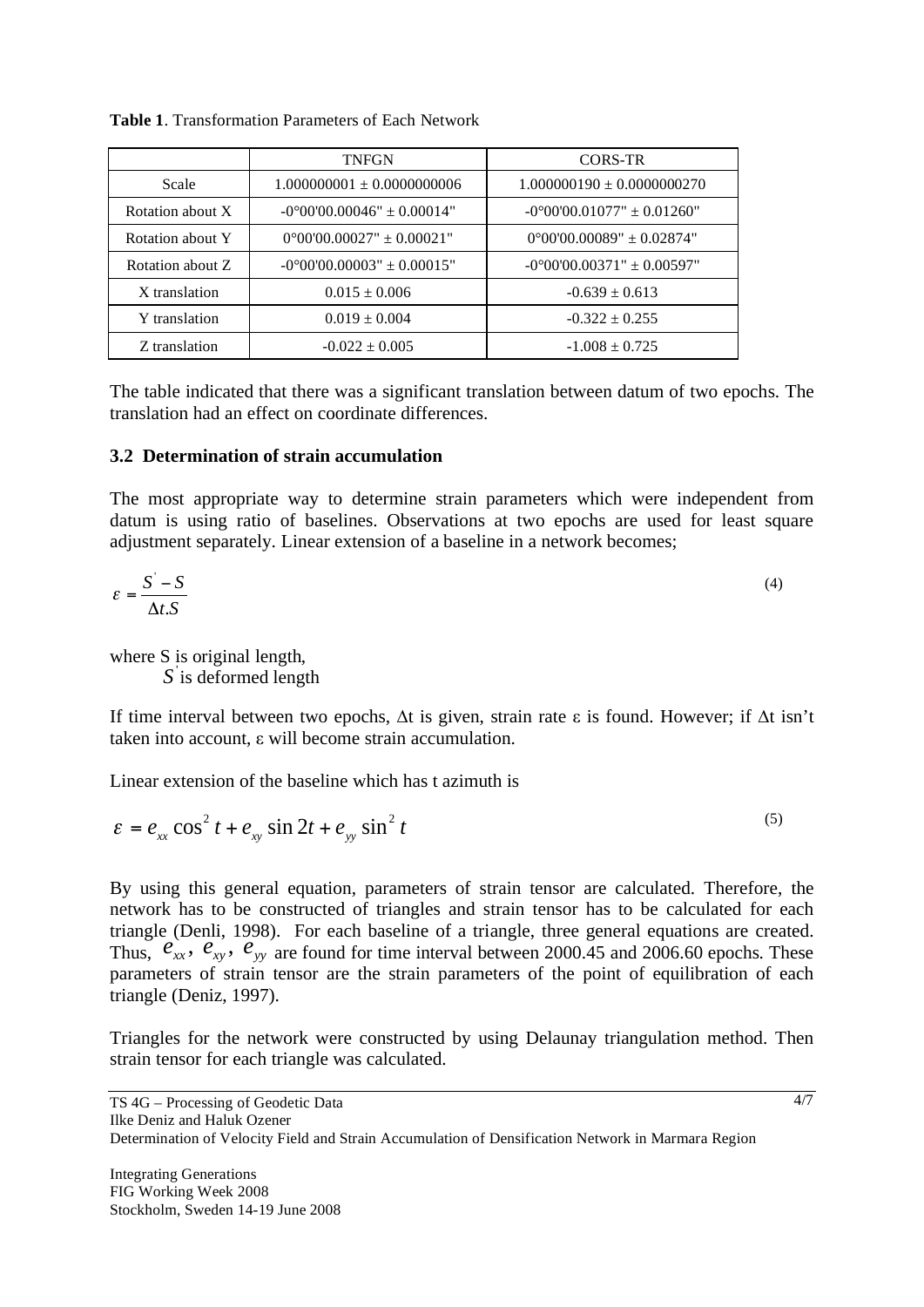Subsequently, strain parameters shown below could be calculated from the parameters of strain tensor. (Deniz, 1997)

| $\Delta = e_{xx} + e_{yy}$                | (Dilatancy)                | (9)  |
|-------------------------------------------|----------------------------|------|
| $\gamma_1 = e_{xx} - e_{yy}$              | (Principal shear strain)   | (10) |
| $\gamma_2 = 2e_{\rm sv}$                  | (Engineering shear strain) | (11) |
| $\gamma = \sqrt{\gamma_1^2 + \gamma_2^2}$ | (Total shear strain)       | (12) |

Principal strain parameters are calculated by the following equations.

$$
E_1 = \frac{1}{2}(\Delta + \gamma)
$$
 (Maximum principal strain) (13)  
\n
$$
E_2 = \frac{1}{2}(\Delta - \gamma)
$$
 (Minimum principal strain) (14)  
\n
$$
\beta = \arctan\left(\frac{e_{xy}}{E_1 - e_{xy}}\right)
$$
 (Direction of maximum principal strain arc) (15)

Principal strain parameters were calculated for test network. To make interpretations of the results easier, points of equilibration which have close strain parameters values were gathered into groups. Principal strain parameters of each group were given in Table 2 and Figure 2.

| Group<br>Number | Coordinates of Point of Equilibration |                                       | Principal Strain<br>Components |              | Angle of the<br>principal |
|-----------------|---------------------------------------|---------------------------------------|--------------------------------|--------------|---------------------------|
|                 |                                       | Latitude(degree)   Longitude (degree) | $E_1(\mu s)$                   | $E_2(\mu s)$ | Strain $\beta$<br>(grad)  |
|                 | 41,27                                 | 28,12                                 | 1,00                           | $-1,15$      | 7,08                      |
| 2               | 41,21                                 | 28,34                                 | 2,31                           | 0,03         | $-25,27$                  |
| 3               | 41,22                                 | 28,70                                 | 0,30                           | $-1,09$      | $-4,27$                   |
| 4               | 41,07                                 | 29,48                                 | 0,55                           | $-1,00$      | 39,76                     |
|                 | 40,87                                 | 29,79                                 | 0,77                           | $-2,38$      | $-17,92$                  |
| 6               | 40,62                                 | 29,84                                 | 3,40                           | $-2,51$      | $-10,82$                  |

**Table 2**. Principal strain parameters of each group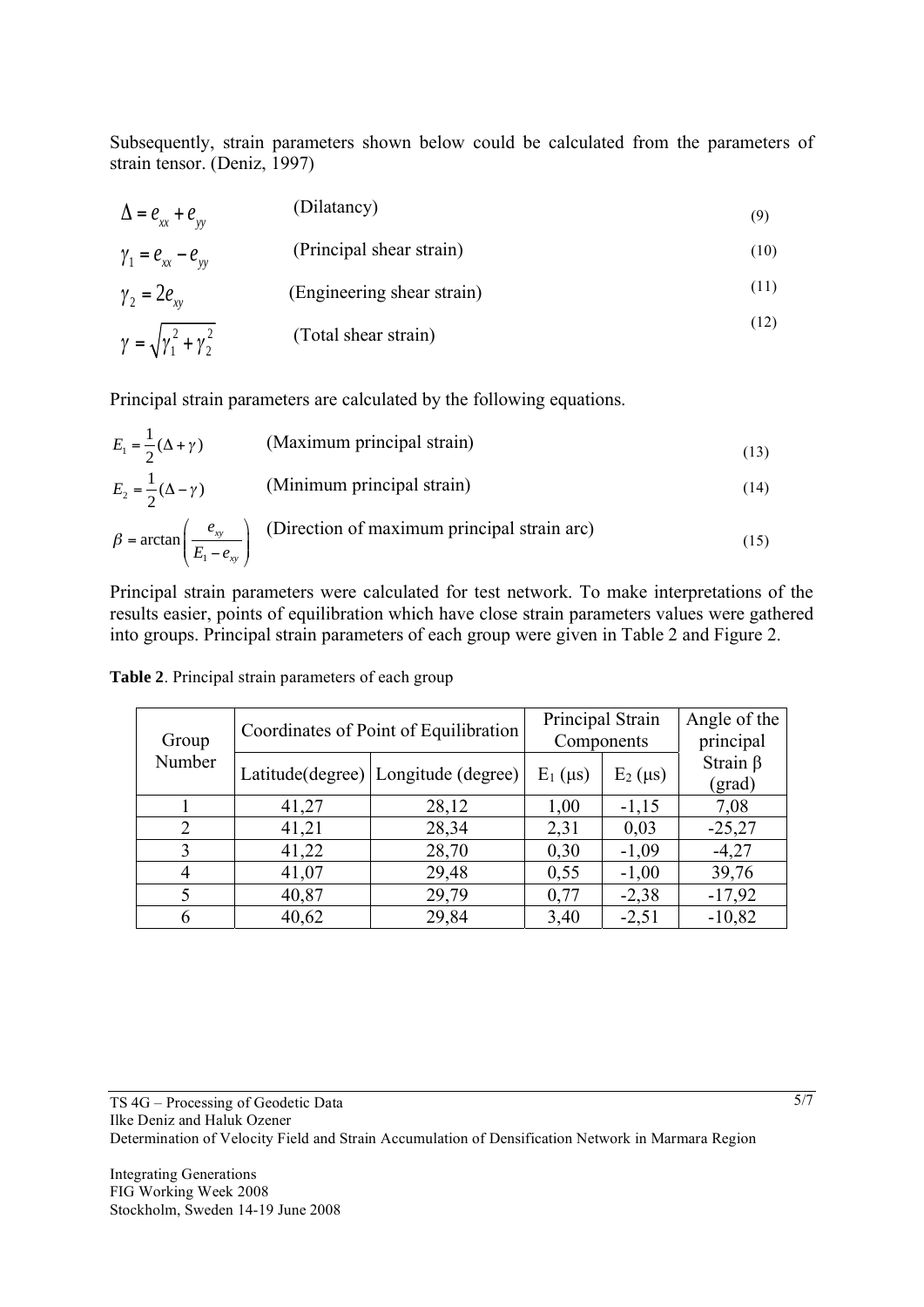

**Figure 2**. Principal strain parameters of each group

#### **4. CONCLUSIONS**

Coordinate differences indicated that there were significant displacement vectors between 2000.45 and 2006.60 epochs of test networks. Directions of these vectors were compatible with directions of displacement vectors derived from geodynamic studies.

In the computation of strain, choosing the model should be done according to the state of datum of networks. Strains should be calculated from data which were independent to datum. Most suitable model for this study was the determination of strain with finite element model that relied on the deformations of baselines of network.

Averages of strain accumulation were found around Tekirdag 2.31μs, around Izmit 3.40μs. Average of strain accumulation around the Istanbul was found 0.55μs.

The results were compatible with different geological structure of Tekirdag, Izmit and the Istanbul areas.